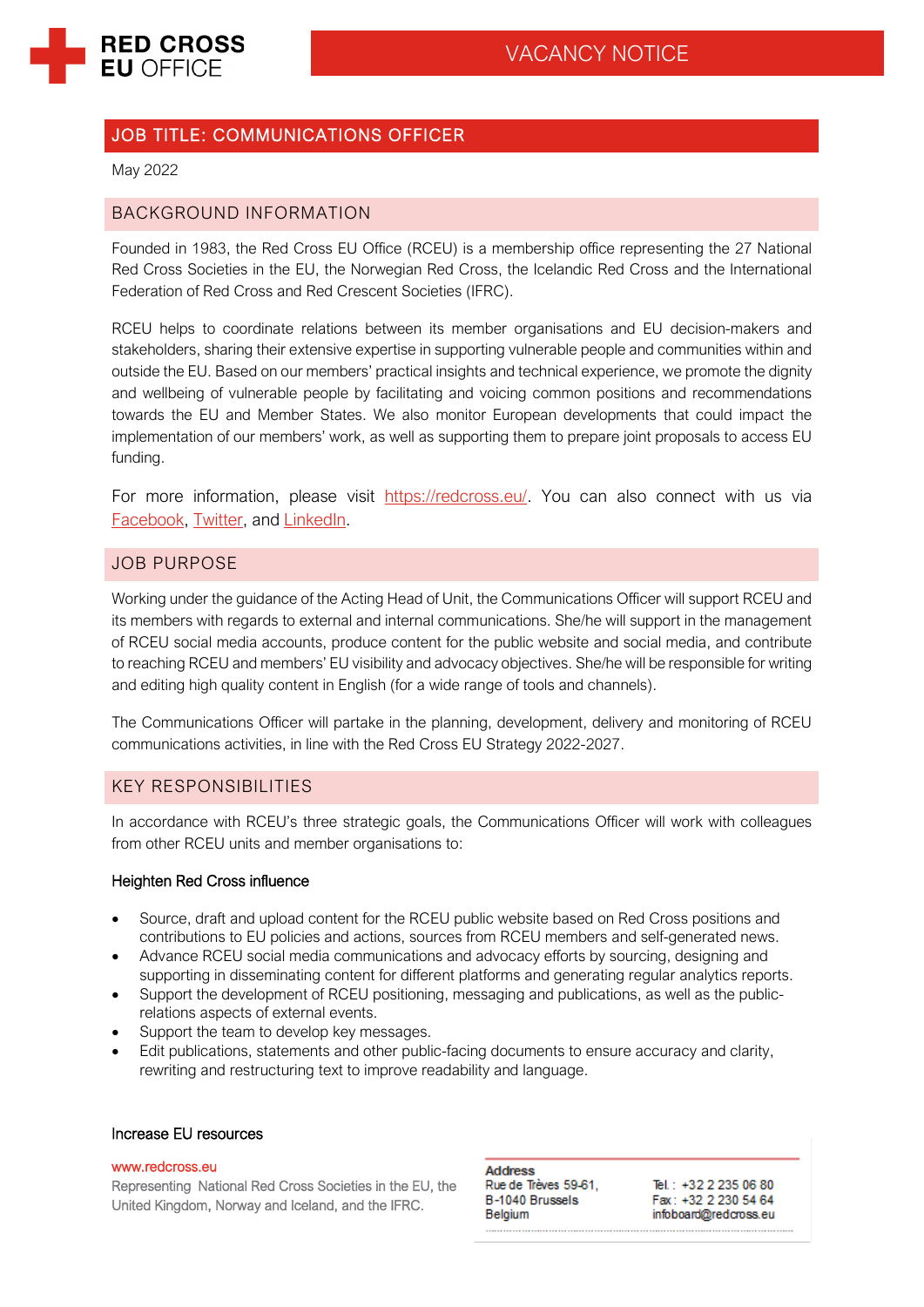

- Draft and edit web and social media materials to increase the visibility of RCEU members' activities in the field, pilot projects and good practices.
- Ensure the delivery and monitoring of communications in support of members' EU visibility requirements for large-scale programmes.
- Explore and propose new avenues to promote the work of members vis-à-vis EU audiences.

## Support RCEU members

**RED CROSS EU OFFICE** 

- Support the proofreading, editing and drafting of monthly reports for members based on the input of colleagues from other units and of the RCEU Annual Reports.
- Support the planning, development and promotion of joint statements and campaigns on EU issues among members on request.
- Participate in coordination calls with members on communications and advocacy.

## CANDIDATE PROFILE

### Education

University degree in journalism, communications, EU affairs, international relations, or similar.

### **Experience**

- At least 2 years' professional experience in communications, journalism, or a related field.
- Experience in writing for web, as well as developing and updating websites.
- Demonstrated community management and use of social media for advocacy purposes.
- Experience/knowledge of the work and policy processes of the EU institutions preferred.
- Experience with the International Red Cross Red Crescent Movement, a membership office, or another civil society organisation – preferred.
- Interest in advocacy and in promoting the rights and needs of vulnerable people and communities.

### Skills

- Excellent written English, editing and proof-reading skills; able to translate complex information into clear and accessible messages.
- Strong interpersonal and communication skills; can work independently, but also as part of a multinational team.
- Good time-management and organisational skills; able to coordinate different projects and meet tight deadlines.
- Solid PC skills (Office, Online tools, Content Management Systems).
- Familiarity with Adobe Creative Suite (particularly Photoshop and InDesign) preferred.

### Languages

- Native level written and spoken English.
- Good command of another EU language is an asset.

## TERMS AND CONDITIONS

- Maternity cover from August 2022 to March 2023. "Contrat de Remplacement" subject to Belgian Social Legislation.
- Based in Brussels, Belgium, with occasional travel within Europe.
- Full time position of 38 hours per week.

#### [www.redcross.eu](http://www.redcross.eu/)

Representing National Red Cross Societies in the EU, the United Kingdom, Norway and Iceland, and the IFRC.

**Address** Rue de Trèves 59-61. B-1040 Brussels Belgium

Tel.: +32 2 235 06 80 Fax: +32 2 230 54 64 infoboard@redcross.eu